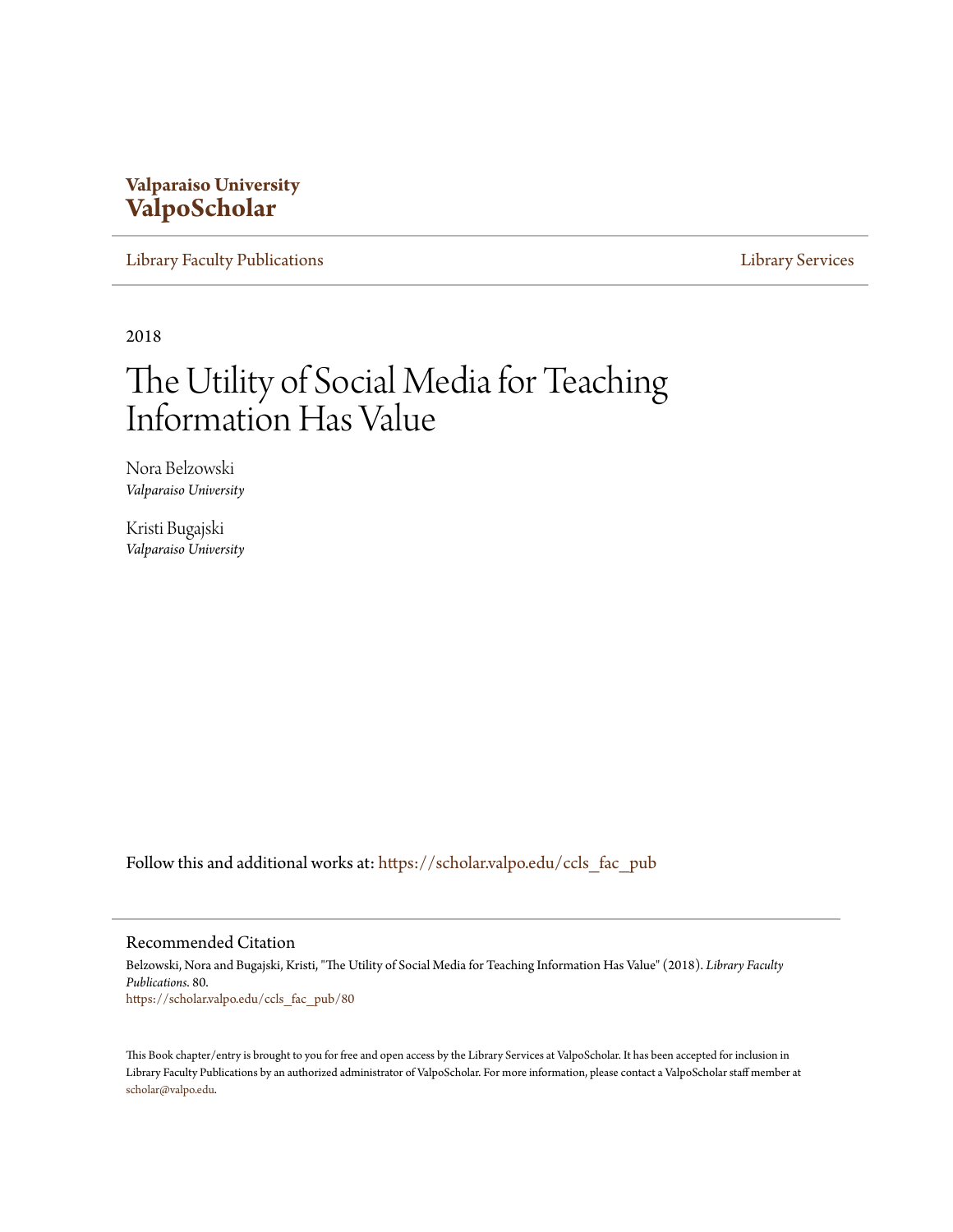**CHAPTER 15**



# The Utility of Social Media for Teaching Information Has Value

Nora Belzowski Assistant Professor of Library Services Valparaiso University

Kristi Bugajski Assistant Professor of Biology Valparaiso University

> **ACRL Information Literacy Frame:** Information Has Value **Discipline:** Sciences & Engineering **Subject:** Biology; Interdisciplinary; Biotechnology; General Education Science **Pedagogy:** Inquiry-Based Learning **Special Population**: Undergraduate Students

Feinstein<sup>1</sup> states that science education is "intrinsically useful" for all students, even if they are not planning on entering a science or technical field. He argues that for science education to be truly useful, it needs to extend beyond scientific facts and connect to the real uses of science in daily life. This was the impetus that inspired the curricular redesign for BIO 125: Biotechnology, a course taken to fulfill a general education science requirement. The lesson this chapter focuses on is the fourth in a five-part series of in-class activities designed to promote scientific infor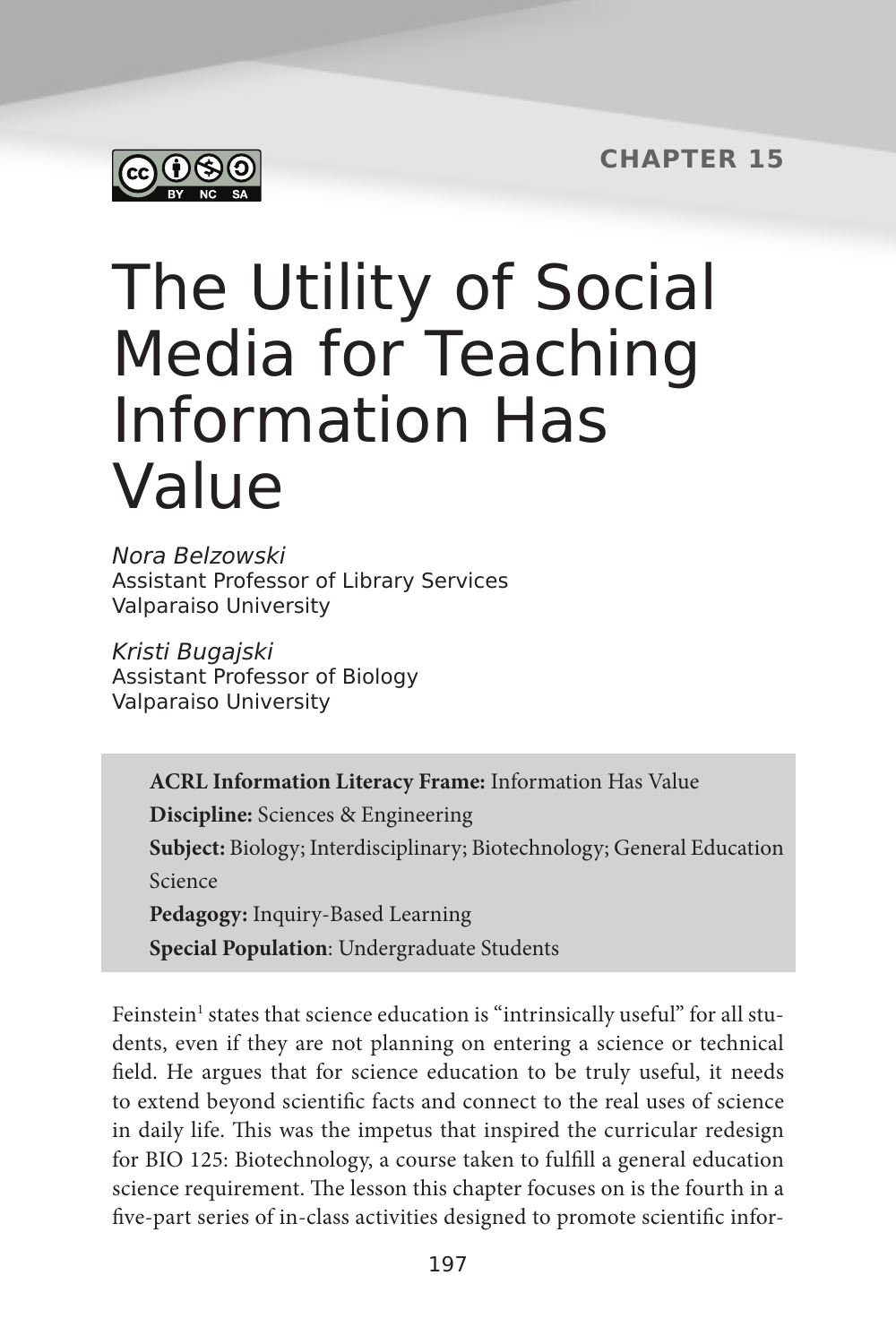mation literacy for BIO 125. It uses U.S. Senator Jeff Flake's (R-Arizona) website, "Wastebook," a webpage that criticizes government spending on scientific research,<sup>2</sup> but could be tailored to other websites. The assignment has students examine one of the claims made on "Wastebook" by researching the scientists and their studies (Appendix 15A). They describe what research is actually being done and compare it to Senator Flake's summary.

The assignment was conceptualized based on students' access to scientific "information" on social media sites and the enrolled students' lack of scientific literacy. Science literacy is imperative because science and technology permeate all aspects of daily life. Citizens need to be informed consumers and decision-makers.3 Data analysis shows that scientific literacy increases due to the completion of college-level science courses and a baccalaureate degree.<sup>4,5</sup> These data show the importance of science courses for all students and that it is essential they gain scientific literacy in general education courses.

# Pedagogy: Inquiry-Based Learning

This lesson incorporates inquiry-based learning (IBL). There is a natural integration between IBL and information literacy, especially scientific literacy. IBL is based on the idea that the most learning occurs through an active process of inquiry. When students are the seekers of information, they create new knowledge and understanding.<sup>6</sup> Dresang<sup>7</sup> found that one of the key factors for student engagement in IBL is that they be personally interested in the topic. Gormally et al.8 found that students in an IBL lab significantly improved their scientific literacy and scientific process skills over the course of the semester when compared to students in a traditional classroom. However, the students in the IBL provided lower teaching evaluations and were frustrated with the workload in the course. A course that utilizes IBL needs to seek the balance between student learning and perceived student workload. Our BIO 125 is a hybrid lecture/IBL course, which seems to provide a good balance of traditional lecturers and active learning. Overall grades in the course were higher than in previous years and course evaluations were more positive.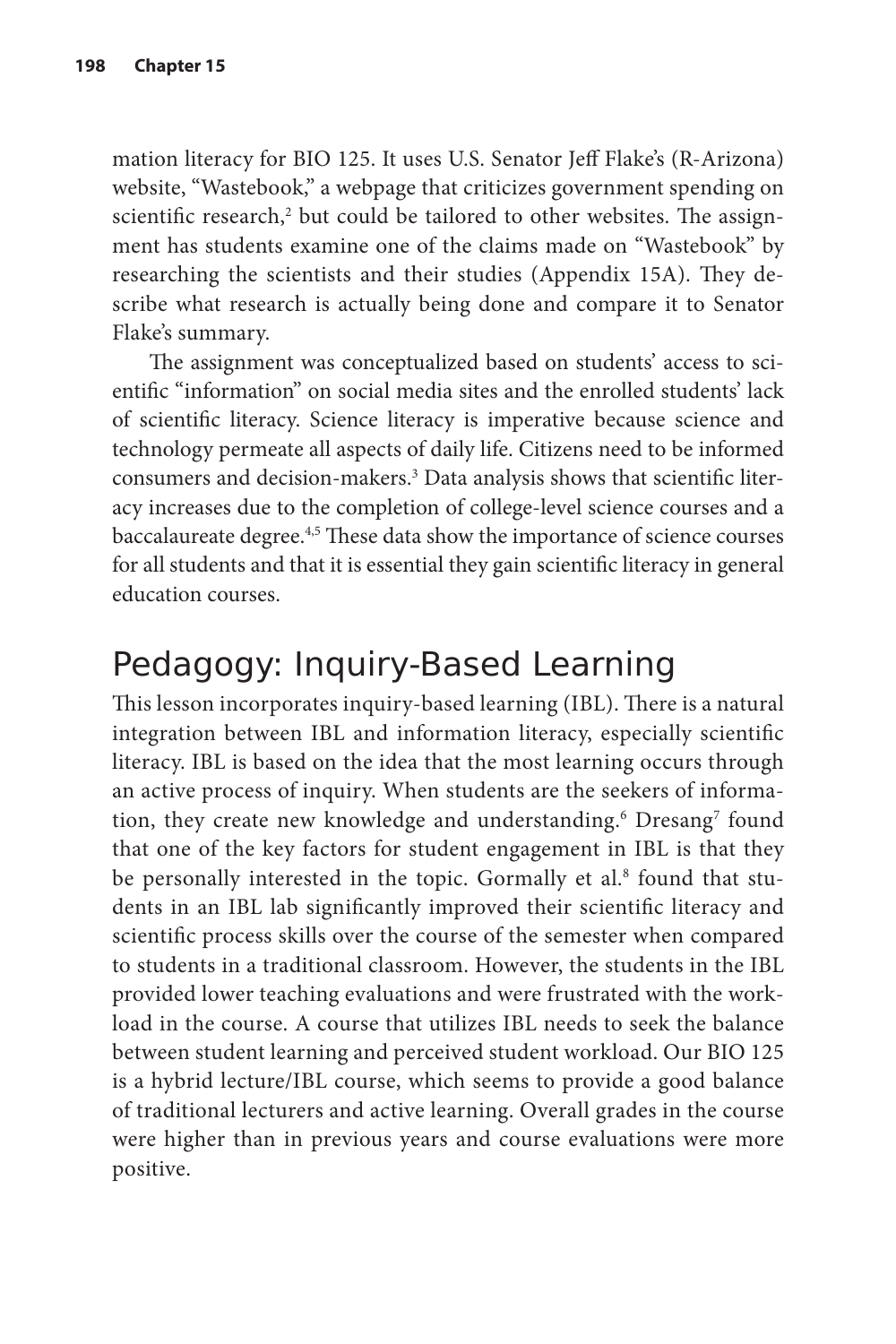# ACRL Information Literacy Frame: Information Has Value

The "Wastebook" assignment focuses on the Information Has Value component of the framework.<sup>9</sup> According to the ACRL, "Information possesses several dimensions of value, including as a commodity, as a means of education, as a means to influence, and as a means of negotiating and understanding the world. Legal and socioeconomic interests influence information production and dissemination."10 In the "Wastebook" assignment, students explore this monetary value of information by investigating how politics can influence scientific funding. Information also has an abstract value. Citizens need information in order to ethically participate in scholarly and social activities. Scientific issues, such as stem cell research, climate change, and genetically modified products, are increasingly influencing voters. The fact that information can be used to influence people, which politicians often employ, also gives information value.

The "Wastebook" assignment exposes students to the Information Has Value component of the framework in multiple ways. It shows them that Senator Flake often did not cite the studies he was criticizing. Because Flake takes the studies' findings out of context, the students must employ searching strategies to locate the original source. They also examine where and how information was published. One of the goals of the Information Has Value frame is for students to "value the skills, time, and effort needed to produce knowledge."11 This assignment leads them to discover the knowledge production process in science. They find that knowledge production cannot be easily summarized in a few paragraphs and branded with a degrading title, as illustrated by Senator Flake's attempt.

The best-case scenario for this assignment is for the students to be engaged in the information, have lively, informed discussions about the material, and an overall excited energy in the room. Framing the lesson around the idea that scientific reports, with varying degrees of accuracy, are often encountered on social media, provide a real-life application for the students. At various times throughout the semester, we share a scientific article found on social media and discuss the merits of the article. The worst-case scenario for this assignment would be for the students to simply answer the questions on the worksheet without seeing the value of the task. It could also be problematic if a student strongly agrees with Senator Flake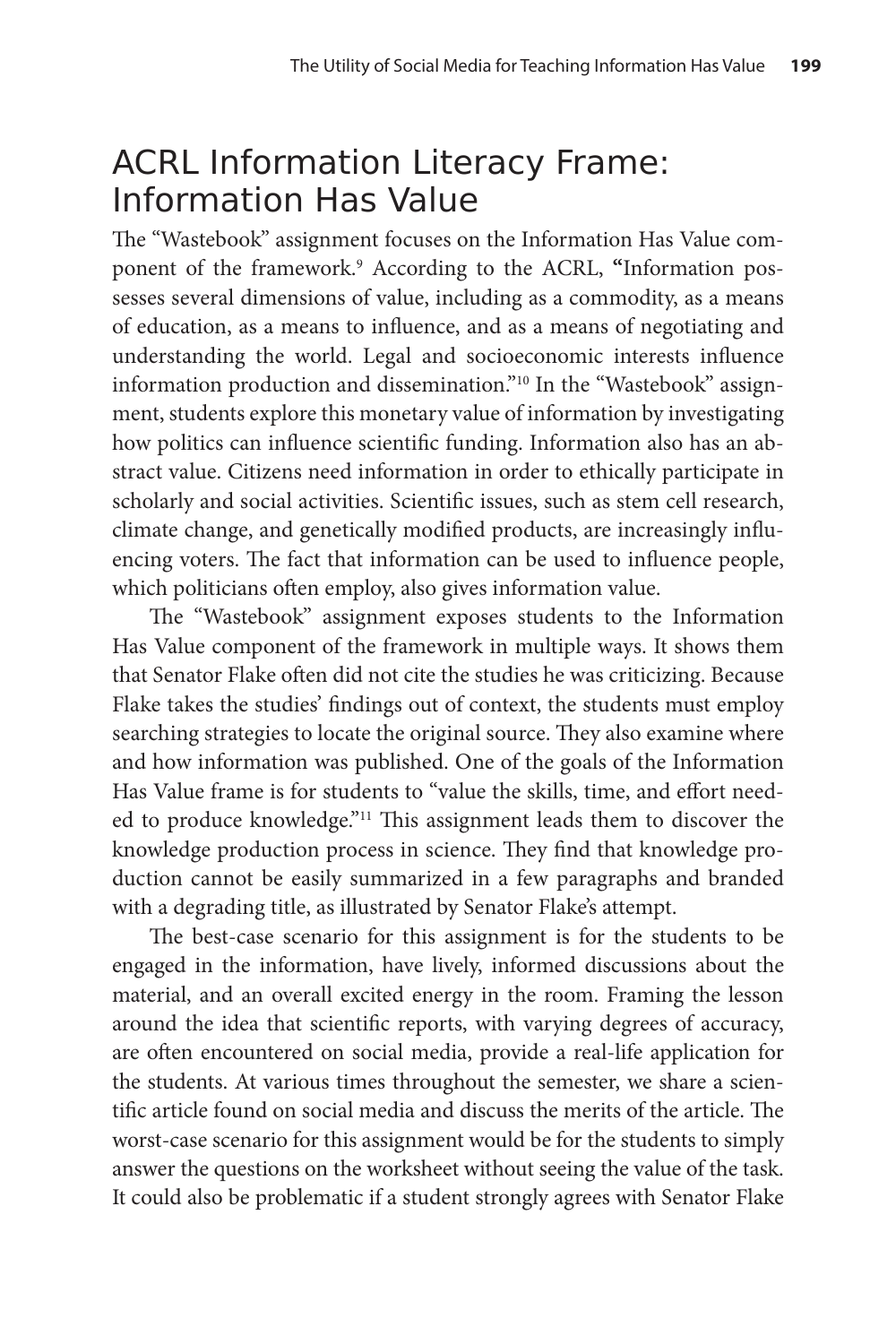and is not willing to critically analyze the information. We are careful not to present the lesson as an attack on Senator Flake, but to highlight how data can be misinterpreted. Since the class is comprised of non-science majors, it is easy to frame the lesson around their authority to summarize scientific research. We compare their recognized minimal scientific knowledge to his, which provides a direct connection with the material. We also reinforce the principle that non-scientists should refrain from actively speaking out against topics on which they do not have authoritative expertise.

# Lesson Plan

#### *Learner Analysis*

- Typical students are non-science majors fulfilling a general education science requirement. They range from freshman to senior status and represent a wide variety of majors and backgrounds in science. They also differ greatly in their information literacy skills.
- This lesson could also be used for science majors, with a different evaluation focus, such as the quality and diversity of research that was funded. One of the challenges in a general education course is that students have vastly different skill sets. Group work can help to overcome this hurdle because experienced students can help their classmates. However, creating balanced groups can be problematic. Students tend to want to work with their friends, which is not always the best learning environment. In our classroom, students sit in clusters based on social groups (athletes, musicians, etc.).
- The optimum grouping of students would push these social boundaries and diversify the makeup of the groups. Assigning groups to change the dynamic provides an opportunity for students to diversify their understanding of the material.

#### *Orienting Context and Prerequisites*

- Readers should be sure that students have some fundamental information literacy skills related to reading, evaluating, and searching for scholarly articles before initiating the "Wastebook" assignment.
- Before coming to class, students read an article that outlines the association between political affiliation and perceptions on climate change to orient them to political influence in science.<sup>12</sup>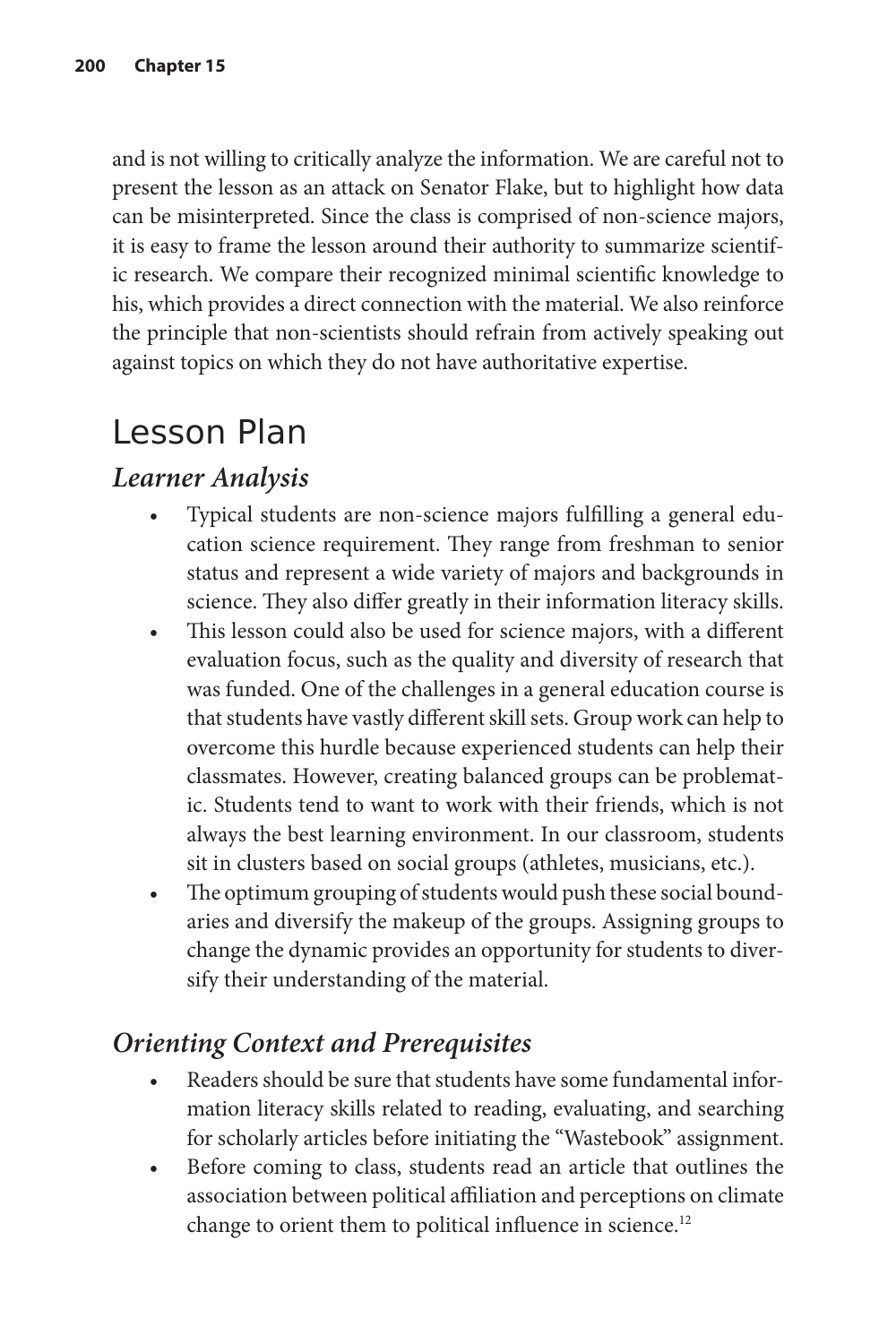#### *Instructional Context*

#### Classroom Set-up and Technology

- This activity can be accomplished with any desk/table configuration, but the optimal teaching environment for this activity is a classroom with tables where the students can interact with one another. Since they will be asked to search online resources, students will need a connected device per pair at best or per group at the least. They must have access to the internet.
- Research the studies discussed in "Wastebook" to determine which ones students will be able to research successfully. Copy the page(s) from "Wastebook" to prepare student handouts. An example would be to copy the "Hipster Parties" summary found on pages 11-14 for one group to analyze.<sup>13</sup> Copy as many different summaries as applicable or one per number of groups.<sup>14</sup>

### *Learning Outcomes and Activities*

#### Learning Outcomes

As a result of this lesson, students will be able to:

- 1. recognize bias in the information reporting; and
- 2. establish the authority of different sources of information.

#### Learning Activities

- 1. Lecture *(5 minutes)*
	- Since this is a scaffolded activity, built off previous classes that covered the basics of information evaluation and how to construct and execute effective searches using available research tools, the librarians introduce the "Wastebook" activity by indicating that students will need to keep these skills and concepts in mind for the activity.
- 2. Reading "Wastebook" summary *(LO1, 5–10 minutes, essential)*
	- Students are asked to form groups and are provided a "Wastebook" summary—for example, "Hipster Parties" by Senator Flake,<sup>15</sup> along with the activity worksheet (Appendix 15A).
- 3. Search for Original Research Study *(LO2, 15–20 minutes, essential)*
	- Students use the internet to find the authors of the research study that Senator Flake summarized, research who they are, their affiliations, and describe their research.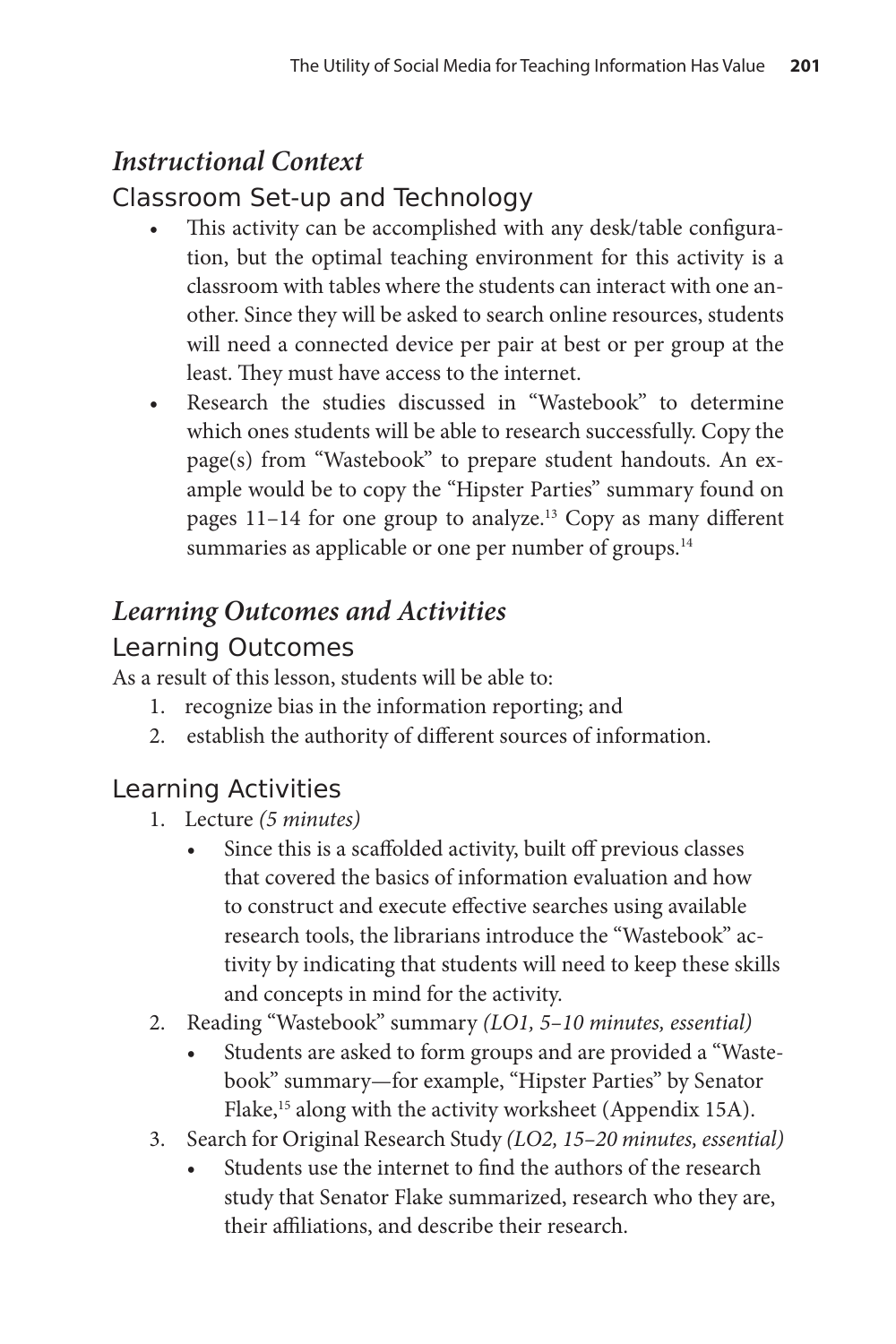- 4. Compare Original Study to "Wastebook" summary *(LO1–2, 5–10 minutes, essential)*
	- After finding an author's original research, students cite the original research and compare it to the summary by Senator Flake.16
- 5. Evaluating Authority *(LO2, 10 minutes, optional)*
	- Using online resources, such as search engines and databases, examine Senator Flake's authority to report on science compared to the scientists.
- 6. Group Summary *(LO2, 15–20 minutes, optional)*
	- After all the groups have finished, one person from each group gives an oral summary of their findings by reporting the following information:
		- a. The title Senator Flake gave the research
		- b. What Senator Flake reported that the scientists are doing
		- c. What the authors are actually doing
		- d. The main point of the author's research

#### *Assessment*

This assignment is assessed directly using the worksheet found in Appendix 15A. The worksheet is worth seven points, one point per question and one point for the oral presentation. Students turn in the assignment before they leave class. Most of the answers are usually descriptive/subjective. Students receive credit for their answers if they are able to:

- analyze evidence (sources) for quality and accuracy;
- identify flaws in the reasoning and/or processes presented;
- selectively and effectively use available search tools to conduct their analyses;
- justify their responses using details and sources;
- provide logical solutions that are consistent with the evidence presented; and
- clearly articulate their groups' conclusions in their oral presentations.

Question five addresses the authority of the authors versus the authority of Senator Flake. The correct response is that Senator Flake does not have the authority to report on these scientific studies and should not be perceived as a credible source.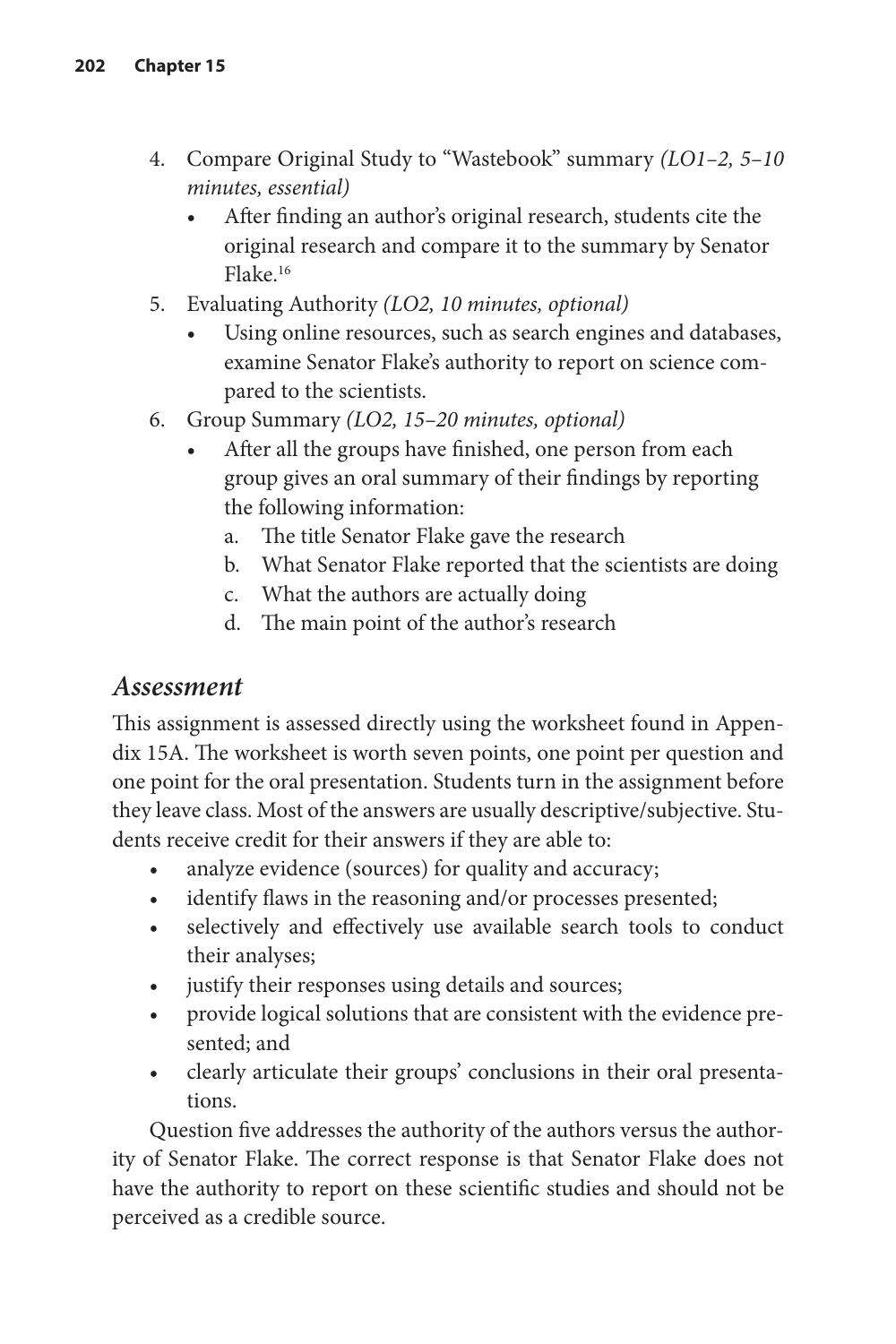This assignment is indirectly assessed at the end of the semester on the final exam, which is an optional component of assessment. The overall goal of this and the other assignments is for students to gain scientific literacy and the ability to critically evaluate information in some of the various ways that it is presented. The essay prompt on the final exam is:

> We spent a large amount of time this semester reading primary and popular scientific literature and discussing topics related to them. Your friend sends you an article that he/she found online describing a new biotechnology product aimed at college students that uses microbes to clean dorm rooms.

> Explain how you will further evaluate the scientific merit of the article, the product, and the technology itself. Your answer should include at least five evaluation criteria and an explanation of why they are important.

This prompt allows the instructor to assess students' learning of evaluation criteria for scientific articles and technology. It was meant to help the instructor identify the extent to which students retained the learning objectives measured during the "Wastebook" exercise and their ability to transfer those concepts in another context. Evaluation criteria cited by the students included the source of the article, the author's affiliation, a link to original research, grant funding and peer review of the article. The final exam question was worth ten points. The students were expected to include five pieces of evaluation criteria and an explanation of why these criteria were important. Each of these was worth two points, one point for the evaluation criteria and one point for the explanation. An example of a correct answer would be, "Check to see if the article is peer reviewed. Peer review is important because it is a checks and balance system for publishing in science." Other acceptable answers included looking to see if the research was supported by a grant, author affiliation indicating authority or expertise, the number of replicates used, if the article contained a link to original scientific research, or the source of the article. Students received partial credit if they provided less than five criteria or they lacked explanations.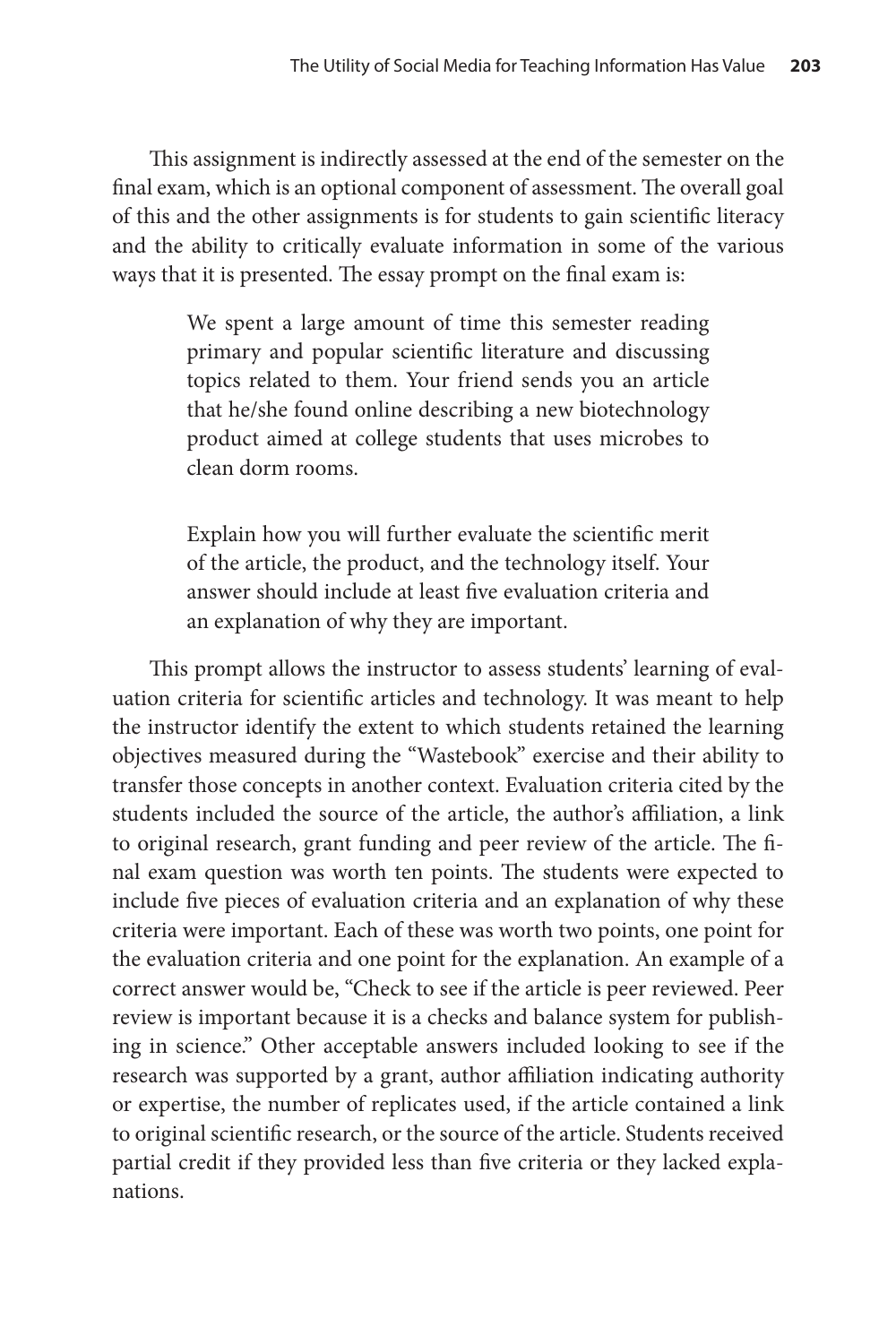# Appendix 15A Science in Politics Class Activity

Names of all group members:

Honor Code:

- 1. From the assigned "Wastebook" paper, what is your topic? What does Senator Flake say the scientists are doing?
- 2. Go to the internet and try to find the authors of the original study. Who are they? Where are they affiliated?
- 3. Go to the author's webpages to try to find more information about their current research. Describe their research. What is their driving motivation?
- 4. Find the citation for the papers published related to the "Wastebook" description. What are the scientists actually doing?
- 5. What are the problems with how the "Wastebook" document is presented? On the page itself, what is the quality of their evidence? What authority does this author have?
- 6. Imagine someone you went to high school with posts a link to this site on Facebook. How would you address the problems associated with the presentation of the information?
- 7. Your group will report the following information to the class:
	- a. The title Senator Flake gave the research and what he says the scientists are doing
	- b. What the authors are actually doing
	- c. The main point of the author's research

# Notes

- 1. Noah Feinstein, "Salvaging Science Literacy," *Science Education* 95 (2011): 168–85.
- 2. Jeff Flake, "Wastebook: The Farce Awakens,**"** last modified December 2, 2015. [http://www.flake.](http://www.flake.senate.gov/public/index.cfm/press-releases?ID=350692fa-d8b4-436f-9730-d03a0d146758) [senate.gov/public/index.cfm/press-releases?ID=350692fa-d8b4-436f-9730-d03a0d146758.](http://www.flake.senate.gov/public/index.cfm/press-releases?ID=350692fa-d8b4-436f-9730-d03a0d146758)
- 3. Karin Griffin and Hema Ramachandran, "Science Education and Information Literacy: A Grass-Roots Effort to Support Science Literacy in Schools," *Science & Technology Libraries* 29(4) (2010): 325–49.
- 4. Jon Miller, "The Conceptualization and Measurement of Civic Scientific Literacy for the 21st Century," in *Science and the Educated American: A Core Component of Liberal Education*, eds. John G. Hildebrand and Jerrold Meinwald (Cambridge, MA: American Academy of Arts and Sciences, 2010), 241–55.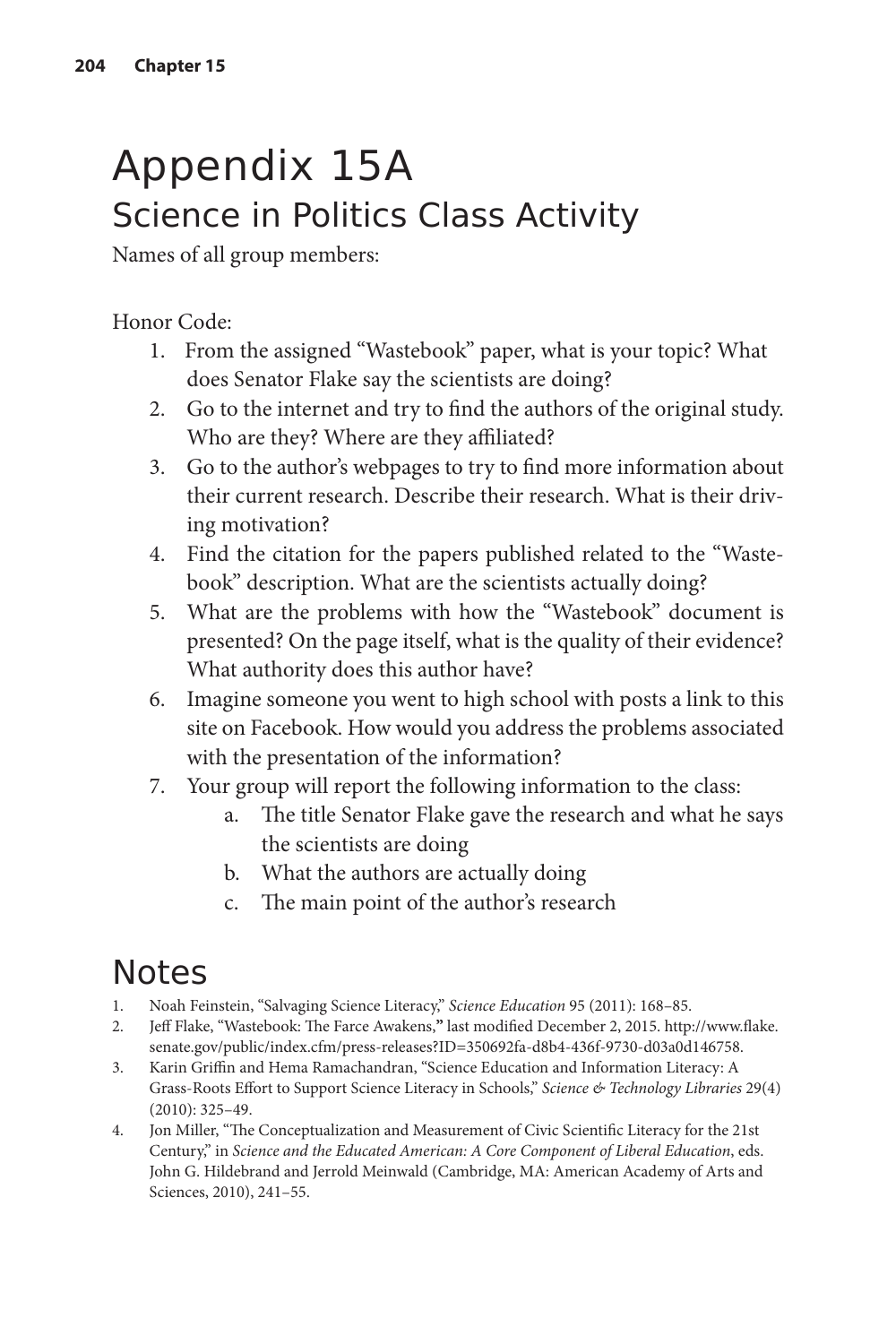- 5. Jon Miller, "Civic Scientific Literacy: The Role of the Media in the Electronic Era," in *Science, Technology, and the Media*, eds. Donald Kennedy and Geneva Overholser (Cambridge, MA: American Academy of Arts and Sciences), 44–63.
- 6. Sonja Špiranec and Mihaela Zorica, "Information Literacy 2.0: Hype or Discourse Refinement?," *Journal of Documentation* 66(1) (2010):140–53; Brandon Franklin, Lin Xiang, Jason Collett, Megan Rhoads, and Jeffrey Osborn. "Open Inquiry-Based Learning Elicits Deeper Understanding of Complex Physiological Concepts Compared to Traditional Lecture-Style or Guided-Inquiry Learning Methods," *The FASEB Journal.* 29(1) Supplement (2015): 541; Pertti Vakkari, "Searching as Learning: A Systematization Based on Literature," *Journal of Information Science* 42(1) (2016): 7–18.
- 7. Eliza Dresang, "The Information-Seeking Behavior of Youth in the Digital Environment," *Library Trends* 54 (2) (2005): 178–96.
- 8. Cara Gormally, Peggy Brickman, Brittan Hallar, and Norris Armstrong, "Effects of Inquiry-Based Learning on Students' Science Literacy Skills and Confidence," *International Journal for the Scholarship of Teaching and Learning* 3(2) Article 16 (2009), available at [https://doi.](https://doi.org/10.20429/ijsotl.2009.030216
) [org/10.20429/ijsotl.2009.030216](https://doi.org/10.20429/ijsotl.2009.030216
).
- 9. ACRL 2015. *Framework for Information Literacy for Higher Education*, [http://www.ala.org/acrl/](http://www.ala.org/acrl/standards/ilframework) [standards/ilframework.](http://www.ala.org/acrl/standards/ilframework)
- 10. Ibid.
- 11. Ibid.
- 12. Sandra Marquart-Pyatt, Aaron McCright, Thomas Dietz, and Riley Dunlap, "Politics Eclipses Climate Extremes for Climate Change Perceptions," *Global Environmental Change* 29 (2014): 246–57.
- 13. Jeff Flake, "Wastebook: The Farce Awakens."
- 14. Ibid.
- 15. Ibid.
- 16. Ibid.

# Bibliography

- ACRL. *Framework for Information Literacy for Higher Education* (2015). [http://www.ala.org/acrl/stan](http://www.ala.org/acrl/standards/ilframework)[dards/ilframework.](http://www.ala.org/acrl/standards/ilframework)
- Dresang, Eliza. "The Information-Seeking Behavior of Youth in the Digital Environment." *Library Trends* 54 (2) (2005): 178–96.
- Feinstein, Noah. "Salvaging Science Literacy." *Science Education* 95 (2011): 168–85.
- Flake, Jeff. "Wastebook: The Farce Awakens.**"** Last Modified December 2, 2015. [http://www.flake.](http://www.flake.senate.gov/public/index.cfm/press-releases?ID=350692fa-d8b4-436f-9730-d03a0d146758) [senate.gov/public/index.cfm/press-releases?ID=350692fa-d8b4-436f-9730-d03a0d146758.](http://www.flake.senate.gov/public/index.cfm/press-releases?ID=350692fa-d8b4-436f-9730-d03a0d146758)
- Franklin, Brandon, Lin Xiang, Jason Collett, Megan Rhoads, and Jeffrey Osborn. "Open Inquiry-Based Learning Elicits Deeper Understanding of Complex Physiological Concepts Compared to Traditional Lecture-Style or Guided-Inquiry Learning Methods." *The FASEB Journal.* 29(1) Supplement (2015): 541.
- Gormally, Cara, Peggy Brickman, Brittan Hallar, and Norris Armstrong. "Effects of Inquiry-Based Learning on Students' Science Literacy Skills and Confidence." *International Journal for the Scholarship of Teaching and Learning* 3(2) Article 16 (2009). Available at: [https://doi.](https://doi.org/10.20429/ijsotl.2009.030216
) [org/10.20429/ijsotl.2009.030216](https://doi.org/10.20429/ijsotl.2009.030216
).
- Griffin, Karin, and Hema Ramachandran. "Science Education and Information Literacy: A Grass-Roots Effort to Support Science Literacy in Schools." *Science & Technology Libraries* 29(4) (2010): 325–49.
- Marquart-Pyatt, Sandra, Aaron McCright, Thomas Dietz, and Riley Dunlap. "Politics Eclipses Climate Extremes for Climate Change Perceptions." *Global Environmental Change* 29 (2014): 246–57.